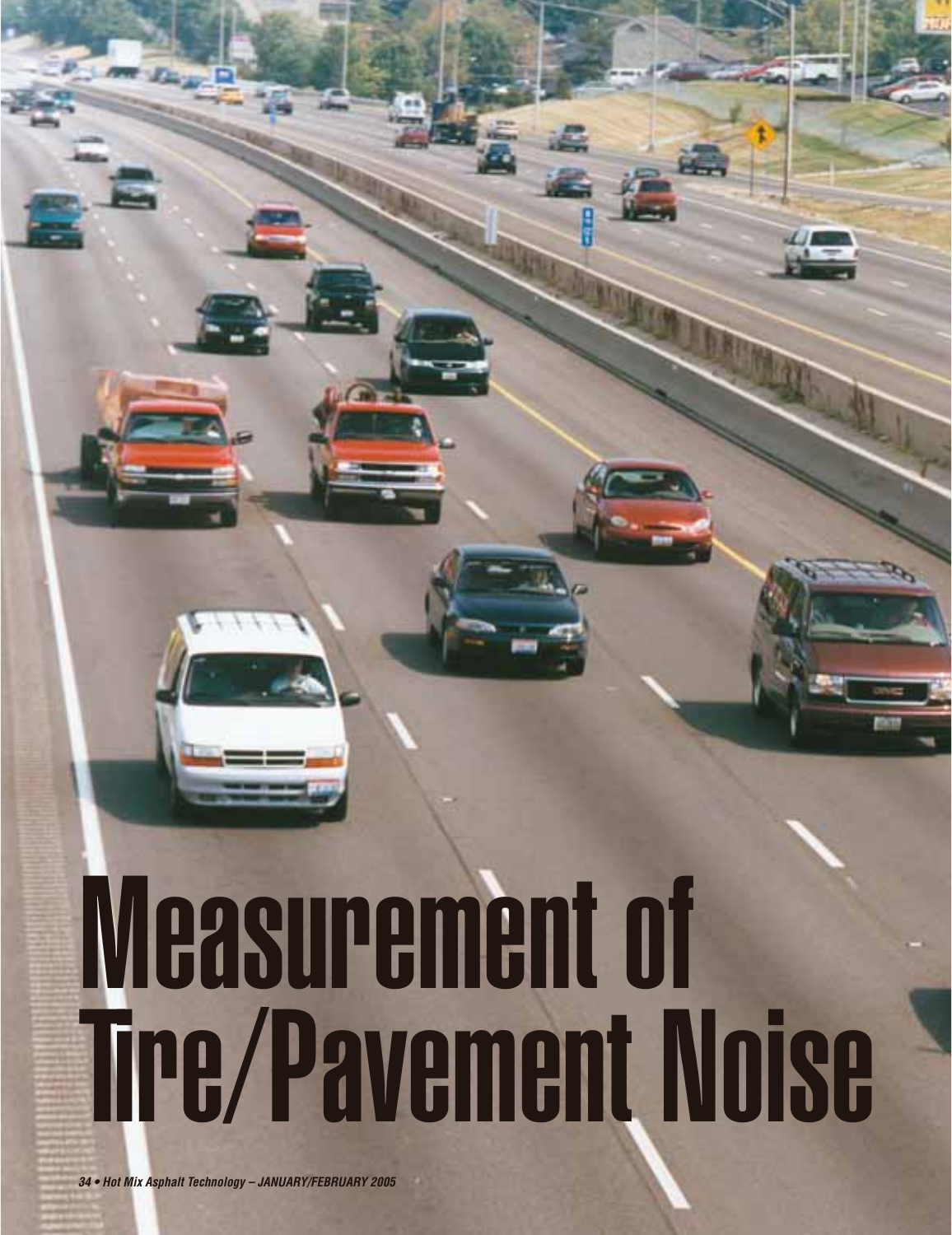

**Sound caused by transportation systems is the number one noise complaint.**

**Figure 1 – Wayside measurements**

esearch in Europe and in the<br>United States has indicated<br>that it is possible to build pave-<br>ment surfaces that will provide<br>low-noise roadways. The<br>National Center for Asphalt Technolesearch in Europe and in the United States has indicated that it is possible to build pavement surfaces that will provide low-noise roadways. The ogy (NCAT) has initiated a study to develop a pavement selection guide or design manual for use by the DOTs and others to design low-noise Hot Mix Asphalt (HMA) pavement wearing courses.

Throughout the world, sound caused by transportation systems is the number one noise complaint. Highway noise is one of the prime offenders. Engine (power train), exhaust, aerodynamic, and pavement/tire noise all contribute to traffic noise.

It has been shown that modification of pavement surface type and/or texture can result in significant tire/pavement noise reductions. European highway agencies have found that the proper selection of the pavement surface can be an appropriate noise abatement procedure. Specifically, they have identified that a low-noise road surface can be built at the same time considering safety, durability and cost using one of the following approaches:

- 1. A surface with a smooth surface texture using small maximumsize aggregate.
- 2. A porous surface, such as an open graded friction course (OGFC) with a high air void content.
- 3. A wearing surface with an inherently low stiffness at the tire/pavement interface.

#### **Field measurement of road noise**

To be able to study traffic noise it is necessary to have a scientifically reliable method for measuring the acoustical characteristics of pavement surfaces in the field. Two concepts are currently being used for the measurement of roadway noise:

- 1. Far-field or wayside measurements where the noise level is measured by microphones that are placed along the side of the roadway.
- 2. Near-field or close-proximity techniques (CPX) where the noise level is measured by microphones placed near the tire/pavement interface.

#### **Far-field or wayside measurement procedures**

Far-field or wayside studies use three approaches: statistical bypass, controlled by-pass and timeaveraged procedures. All of these procedures consist of placing microphones at a defined distance from the vehicle path at the side of the roadway. For research purposes the statistical by-pass and the controlled by-pass procedures are the most commonly used. The timeaveraged procedure is the most commonly used for doing traffic noise studies associated with the design or major widening of a highway project. Figure 1 shows a typical set up for wayside measurements.

The statistical by-pass procedure calls for placing microphones a specified distance from the roadway and height above the roadway. In Europe the standard is 25 feet from the center of the vehicle lane at a height of 4 feet above the pavement *(2)*. In the United States the standard as defined by the Federal Highway Administration *(3)* is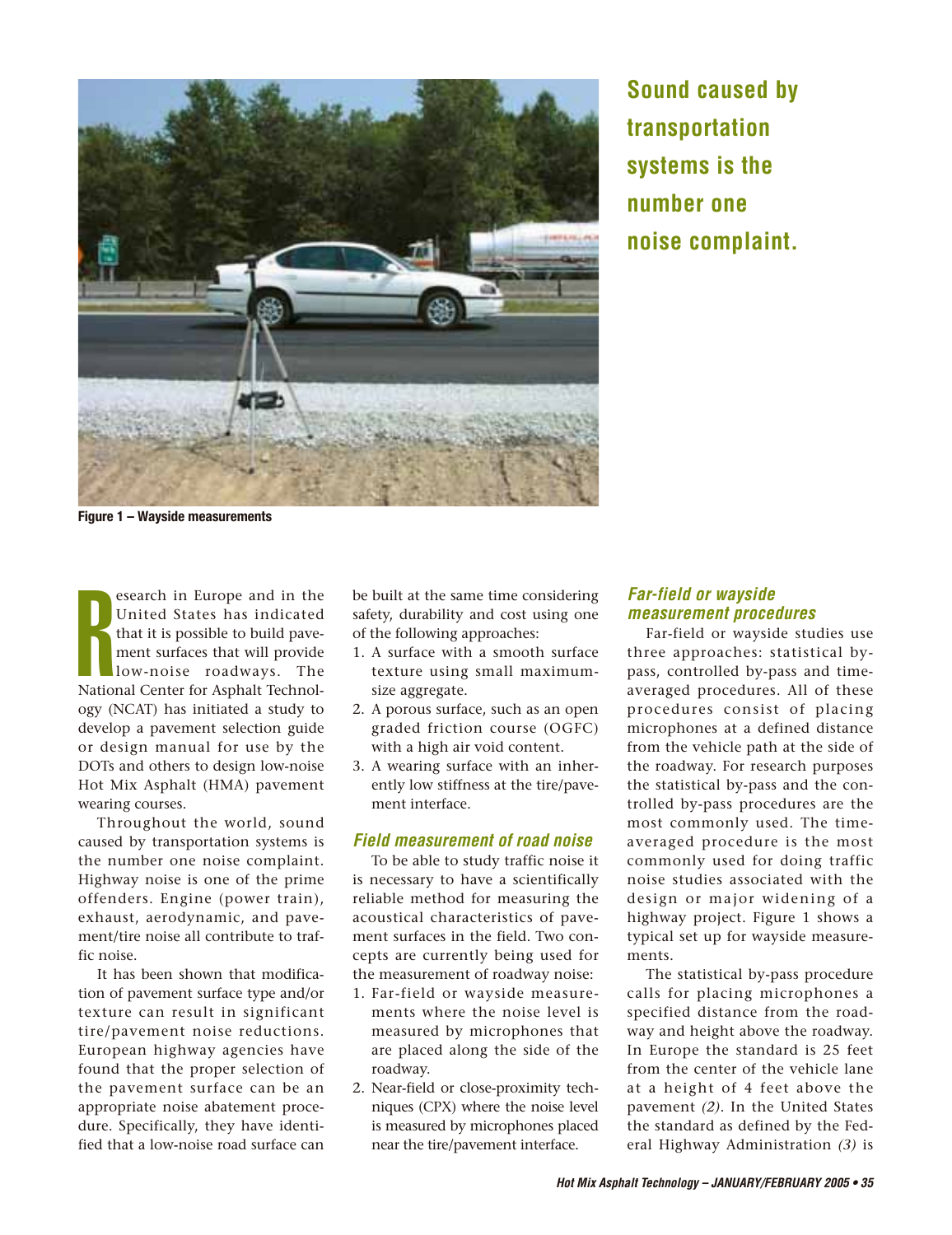### Tire/Pavement Noise **continued**

50 feet away and five feet above the roadway. Both procedures call for the measurement of the noise characteristics of a specified number of vehicles. In Europe the requirement is for 180 vehicles to be measured for noise (100 automobiles and 80 dual-axle and multi-axle trucks). The FHWA procedure does not specifically state the number of vehicles required for a valid sample. It states that the number of samples is somewhat arbitrary and is often a function of budgetary limitations. But, the procedure does provide some guidance. For example, if the traffic speed is 51 to 60 mph, the minimum number of samples recommended is 200.

Strict rules exist for both the European and US procedures at a test site. The section of highway being tested must be essentially straight and level. There is a limit on the background noise and no acoustically reflective surfaces can be within 30 feet of the microphone measuring the noise levels. There are also strict requirements on the weather conditions – especially wind speed and direction. The vehicles must be traveling at a constant speed through the testing zone. The procedure requires that the noise from only one vehicle is measured at a time. The noise level from all of the vehicles is acoustically summed to provide a Statistical By-Pass Index (SBPI). These vehicle restrictions limit the use of this procedure on high volume multilane highways. Even if the same mix of vehicles is used the results may vary due to differences in vehicle tires. Thus, this procedure has limited usage for comparing different pavement types.

In the single vehicle pass-by method, noise from cars and light trucks is typically measured at a specially designed test site. There is no standardized test procedure for



**Figure 2 – Finnish CPX Noise Trailer The NCAT trailer is being used to measure road noise close to its source.**



**Figure 3 – NCAT close proximity trailer Measuring road noise at a standard distance.**



**Figure 4 – Diagram showing microphone locations in NCAT CPX Trailer**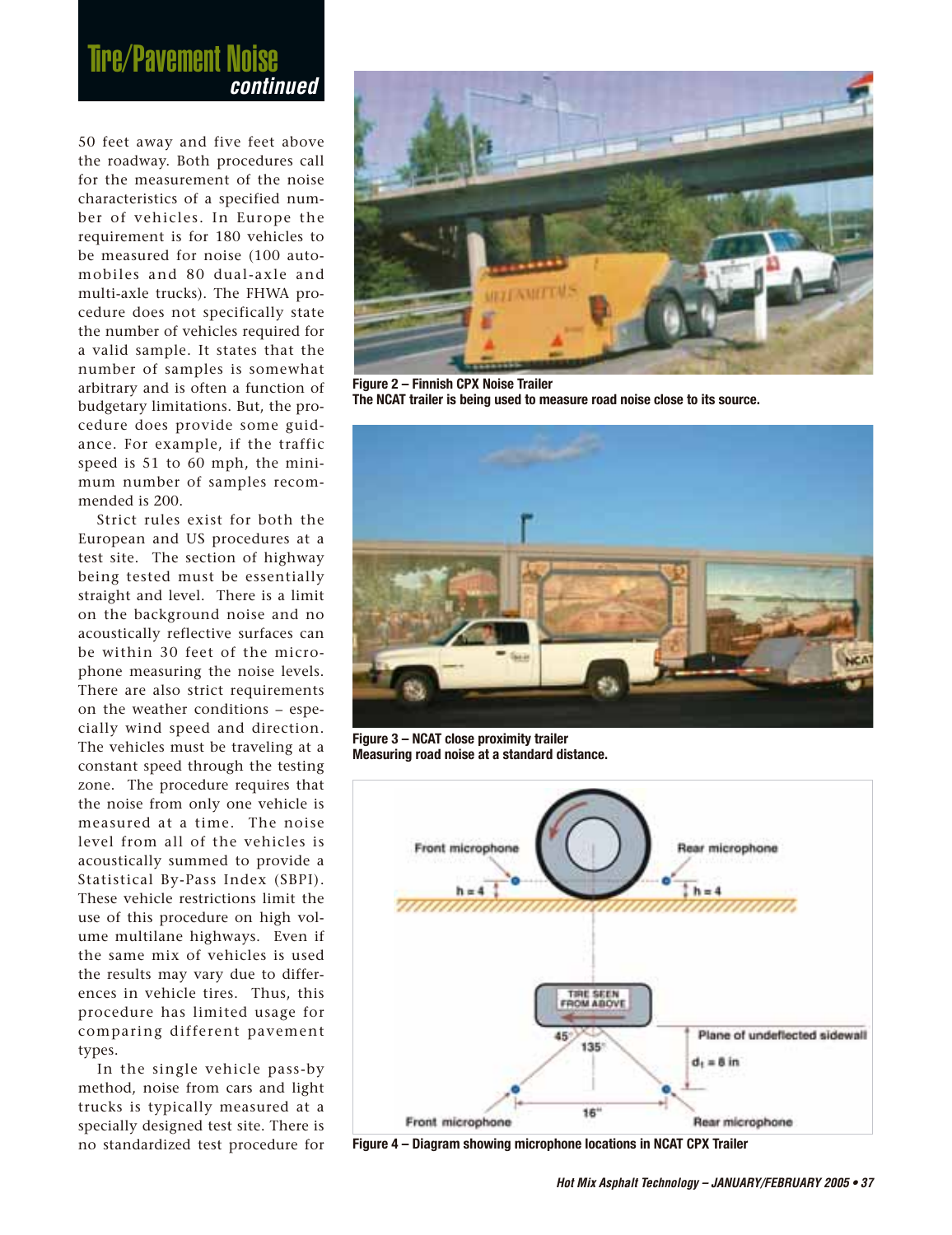## Tire/Pavement Noise **continued**

| <b>Type of Surface</b>              | <b>No. Sites</b><br><b>Tested</b> | Level $(dB(A))$ | <b>Average Noise Maximum Noise Lowest Noise</b><br>(dB(A)) | <b>Level Measured Level Measured</b><br>(dB(A) |
|-------------------------------------|-----------------------------------|-----------------|------------------------------------------------------------|------------------------------------------------|
| <b>Transverse-tined PCC</b>         | 25                                | 103.6           | 106.5                                                      | 100.6                                          |
| Longitudinally tined PCC            | 15                                | 99.8            | 103.6                                                      | 98.1                                           |
| Diamond-ground PCC                  | 12                                | 98.9            | 101.0                                                      | 97.0                                           |
| Dense-graded HMA                    | 76                                | 97.1            | 101.0                                                      | 93.0                                           |
| <b>Stone Matrix Asphalt</b>         | 22                                | 98.0            | 101.0                                                      | 95.0                                           |
| Coarse-graded OGFC (5/8 inch minus) | 29                                | 97.0            | 99.1                                                       | 92.6                                           |
| Fine-graded OGFC (3/8 inch minus)   | 10                                | 92.6            | 93.9                                                       | 90.9                                           |
|                                     |                                   |                 |                                                            |                                                |

| Table 1 - Typical Noise Levels for different pavement types |
|-------------------------------------------------------------|
|-------------------------------------------------------------|



**Figure 5 – Noise propagation**

this testing. The vehicle approaches the site at a specified speed in a specified gear. An example of this type of testing is a study conducted by Marquette University for the Wisconsin DOT (*4*). In this study, they used a 1996 Ford Taurus that was operated at 60, 65 and 70 mph in the right lane. They conducted their testing by placing two microphones five feet above the pavement and positioned at 25 feet from the center of the traffic lane. The microphones were placed 200 feet apart. Three runs were made to collect enough data for each speed.

The time-averaged or community noise level methods are defined by the FHWA Manual **Measurement of Highway Noise** *(3)*. This manual details procedures for conducting this type of noise survey. For example, the data are used to determine the community-noise exposure level  $(L_{den})$  and the daynight average sound level  $(L_{dn})$ . In this method, the noise level of an existing traffic stream is determined over a time period (for example, 15 minutes, 30 minutes, or an hour). The time period and the location of the microphones will vary depending on the objec-

tives of the study being conducted. Traffic counts, categories of vehicles, and speeds of the vehicles along with meteorological data must be captured.

#### **Near-field measurements or close-proximity methods**

Near-field tire/pavement noise or close-proximity (CPX) methods consist of measuring the sound levels at or near the tire/pavement interface. In the CPX method, sound pressure or sound intensity is measured using microphones located near the road surface. This technique is being routinely used in Europe. See Figure 2 for a picture of the CPX device being used in Finland for conducting noise studies.

The requirements for the CPX trailer are described in ISO Standard 11819-2 (*5*). This method consists of placing microphones near the tire/pavement interface to directly measure tire/pavement noise levels. In 2002, NCAT built two CPX trailers, one for the Arizona Department of Transportation and one for use by NCAT. A picture of the NCAT trailer is shown in Figure 3.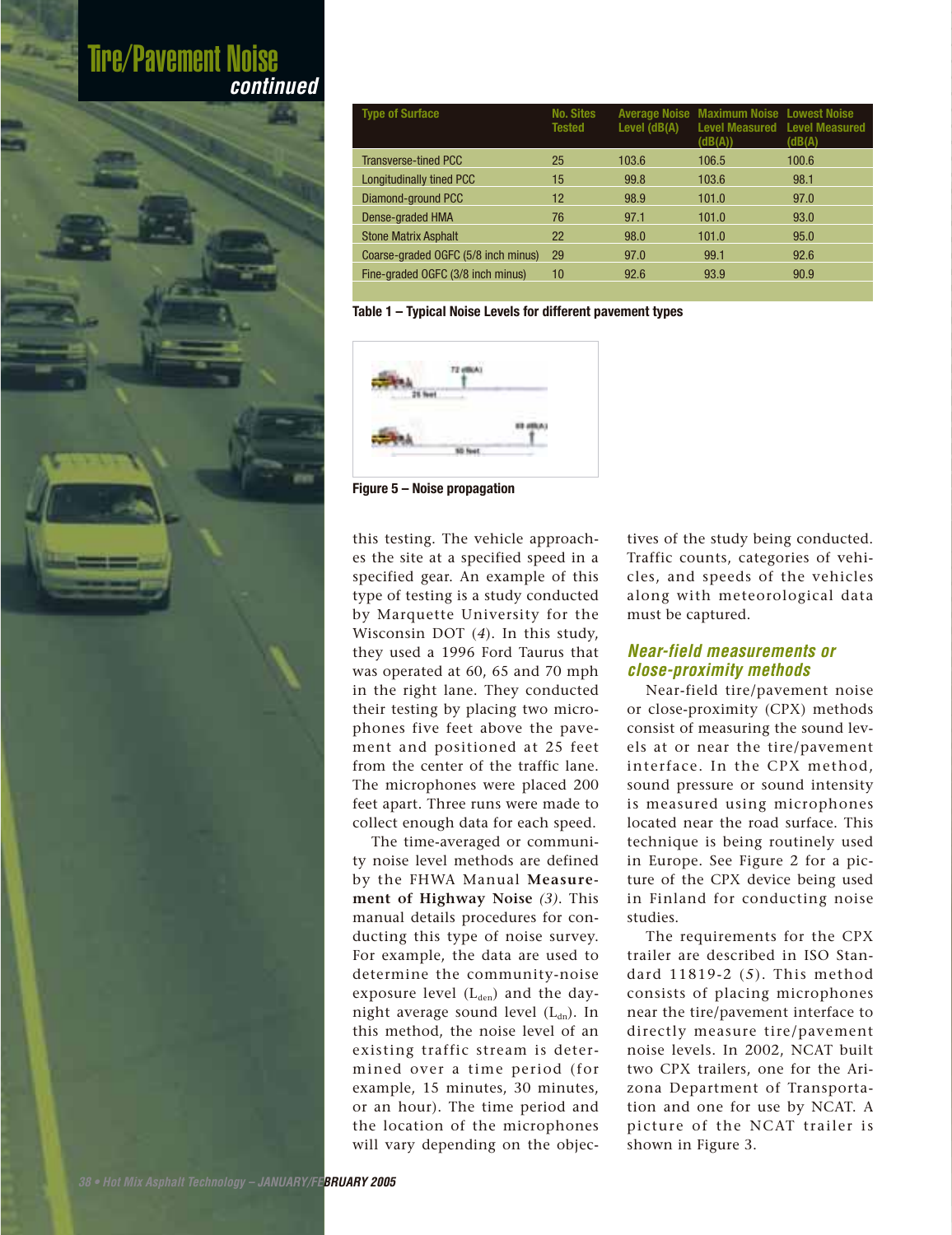# Tire/Pavement Noise

The ISO Standard calls for the measurement of sound pressure. The microphones are mounted eight inches from the center of the tire and four inches above the surface of the pavement (see Figure 4). The microphones are mounted inside an acoustical chamber to isolate the sound from passing traffic. The acoustical chamber is required because sound pressure microphones will measure the sound from all directions and thus, there is a need to isolate the sound from other traffic and sound reflective surfaces.

A concern with regard to the use of near-field measurements is that they measure only the tire/pavement noise component of trafficrelated noise (*1*).

The standard method recommended by the FHWA is the statistical pass by method or the time-averaged procedures. These methods were selected because they measure both the power train and tire/pavement noise. Both the power train and tire/pavement noise are strongly related to vehicle speed. Work done in Europe has indicated that there is a crossover speed for constant-speed driving of about 25 to 30 mph for cars and about 35 to 45 mph for trucks (*2*). At speeds less than 25 to 30 mph for cars or 35 to 45 mph for trucks, the power train noise dominates; however, at higher speeds the tire/pavement noise is more prevalent. Therefore, it appears that the concept of measuring the noise level of roadways at the tire/pavement interface is valid for roadways having speed limits above 45 mph.

The near-field test or close-proximity procedures offer many advantages:

- 1. The ability to determine the noise characteristics of the road surface at almost any arbitrary site.
- 2. The ability to check the state of maintenance, i.e. the wear or

**continued The standard method used by the FHWA's Volpe Laboratories is the statistical pass-by method. This method was selected because it includes both the power train and tire/pavement noise.**

damage to the surface, as well as clogging of porous surfaces and the effect of cleaning clogged pores.

- 3. It is much more portable than the pass-by methods, requiring little setup prior to use.
- 4. The testing can be done on the



Designed for deep penetration heating, this system will not only provide a thermally bonded joint, it will allow for compaction of joint area of previously placed mat. It's like having no joint at all.

**RAY-TECH INFRARED 1-800-884-2072** 

198 Spring Field Road, Charlestown, NH 03603 · ray-tech.com